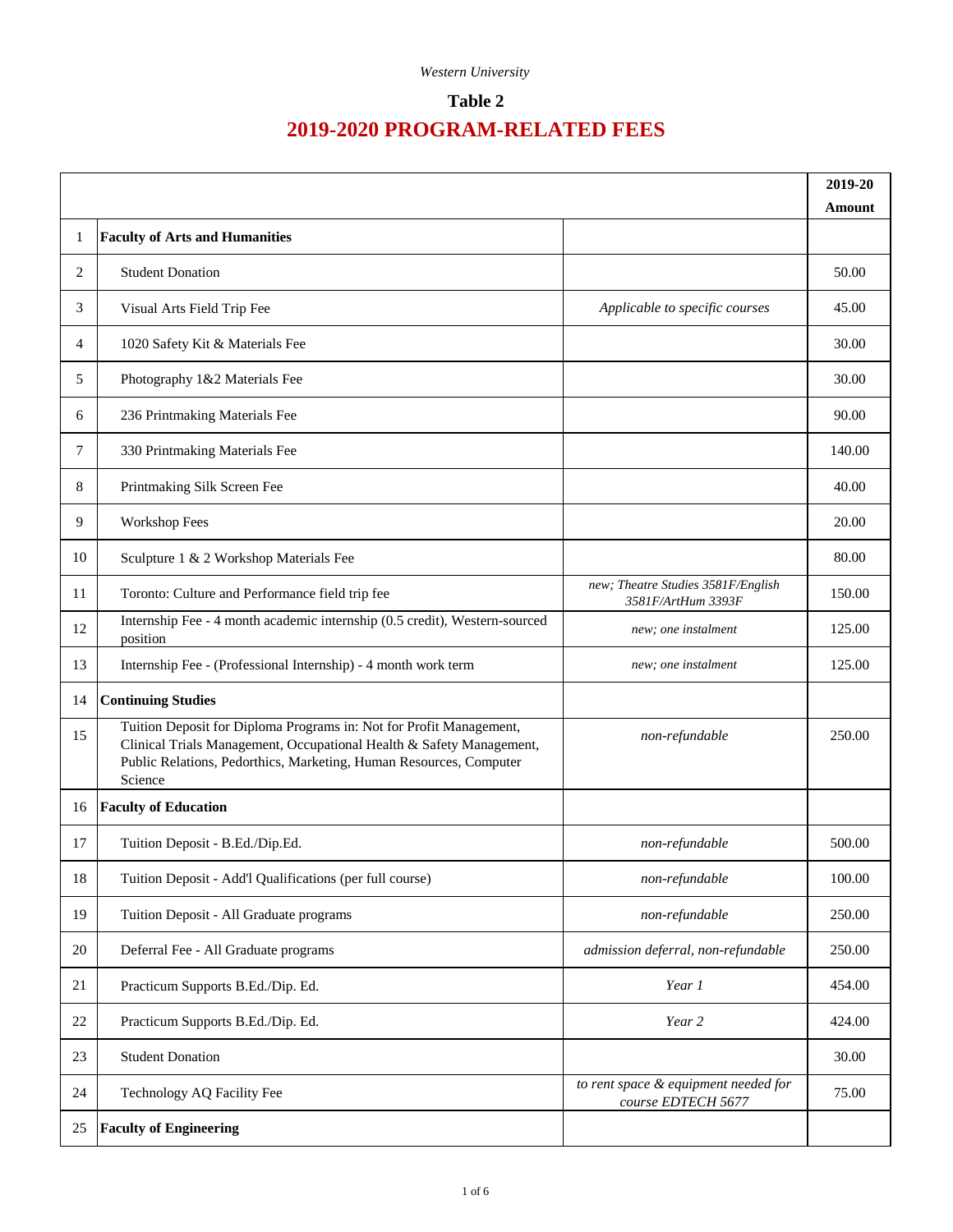#### **Table 2**

|    |                                                                                                                                                                                                                                                                                                                                                                                                                                                                                                                                                                                                                                                                               |                                                                         | 2019-20<br>Amount |
|----|-------------------------------------------------------------------------------------------------------------------------------------------------------------------------------------------------------------------------------------------------------------------------------------------------------------------------------------------------------------------------------------------------------------------------------------------------------------------------------------------------------------------------------------------------------------------------------------------------------------------------------------------------------------------------------|-------------------------------------------------------------------------|-------------------|
| 26 | <b>Industry Internship Program</b>                                                                                                                                                                                                                                                                                                                                                                                                                                                                                                                                                                                                                                            | Canadian                                                                | 2,049.00          |
| 27 | <b>Industry Internship Program</b>                                                                                                                                                                                                                                                                                                                                                                                                                                                                                                                                                                                                                                            | <b>International</b>                                                    | 6,156.67          |
| 28 | <b>Industry Internship Deposit</b>                                                                                                                                                                                                                                                                                                                                                                                                                                                                                                                                                                                                                                            | non-refundable                                                          | 100.00            |
| 29 | Summer Co-op Program                                                                                                                                                                                                                                                                                                                                                                                                                                                                                                                                                                                                                                                          | Western sourced position                                                | 300.00            |
| 30 | Summer Co-op Program                                                                                                                                                                                                                                                                                                                                                                                                                                                                                                                                                                                                                                                          | student sourced position                                                | 100.00            |
| 31 | Summer Co-op Program Deposit                                                                                                                                                                                                                                                                                                                                                                                                                                                                                                                                                                                                                                                  | non-refundable                                                          | 100.00            |
| 32 | Fanshawe Externship Program                                                                                                                                                                                                                                                                                                                                                                                                                                                                                                                                                                                                                                                   |                                                                         | 400.00            |
| 33 | M.Eng Tuition Deposit                                                                                                                                                                                                                                                                                                                                                                                                                                                                                                                                                                                                                                                         | new; non-refundable                                                     | 500.00            |
| 34 | <b>Student Donation</b>                                                                                                                                                                                                                                                                                                                                                                                                                                                                                                                                                                                                                                                       |                                                                         | 100.00            |
| 35 | Undergraduate Student Laboratory Endowment Fund                                                                                                                                                                                                                                                                                                                                                                                                                                                                                                                                                                                                                               |                                                                         | 50.00             |
| 36 | <b>Exchange Programs</b><br>For information on fees for the International Study Centre, please contact Western International at exchange@uwo.ca or<br>call (519) 661-2111 ext. 89309<br>Incoming Exchange, Fees Payable to Western:<br>• Full or half year: bus pass, Western One card, and UHIP for International Students<br>Outgoing Exchange, Fees Payable to Western:<br>• Full Year: full program tuition fees, USC health and dental plans<br>• Half Year at Western: full program tuition fees, USC health plan and dental plans, bus pass, half of full-time ancillary fees<br>Half Year not at Western: half of full-time tuition fees, USC health and dental plans |                                                                         |                   |
| 37 | <b>School of Graduate and Postdoctoral Studies</b>                                                                                                                                                                                                                                                                                                                                                                                                                                                                                                                                                                                                                            |                                                                         |                   |
| 38 | MLIS Co-op Placement                                                                                                                                                                                                                                                                                                                                                                                                                                                                                                                                                                                                                                                          | Applicable to specific courses                                          | 618.00            |
| 39 | PhDLIS Co-op Placement                                                                                                                                                                                                                                                                                                                                                                                                                                                                                                                                                                                                                                                        | Applicable to specific courses                                          | 618.00            |
| 40 | Physical Therapy MCISc Clinical Mentorship                                                                                                                                                                                                                                                                                                                                                                                                                                                                                                                                                                                                                                    |                                                                         | 1,500.00          |
| 41 | Accelerated Masters in Geology                                                                                                                                                                                                                                                                                                                                                                                                                                                                                                                                                                                                                                                | field school course; refundable upon<br>successful completion of course | 1,600.00          |
| 42 | Accelerated Masters in Geophysics                                                                                                                                                                                                                                                                                                                                                                                                                                                                                                                                                                                                                                             |                                                                         | 1,600.00          |
| 43 | Master of Environment and Sustainability (MES)                                                                                                                                                                                                                                                                                                                                                                                                                                                                                                                                                                                                                                | placement costs                                                         | 2,440.00          |
| 44 | Master of Management of Applied Science Internship Fee                                                                                                                                                                                                                                                                                                                                                                                                                                                                                                                                                                                                                        | placement costs                                                         | 3,000.00          |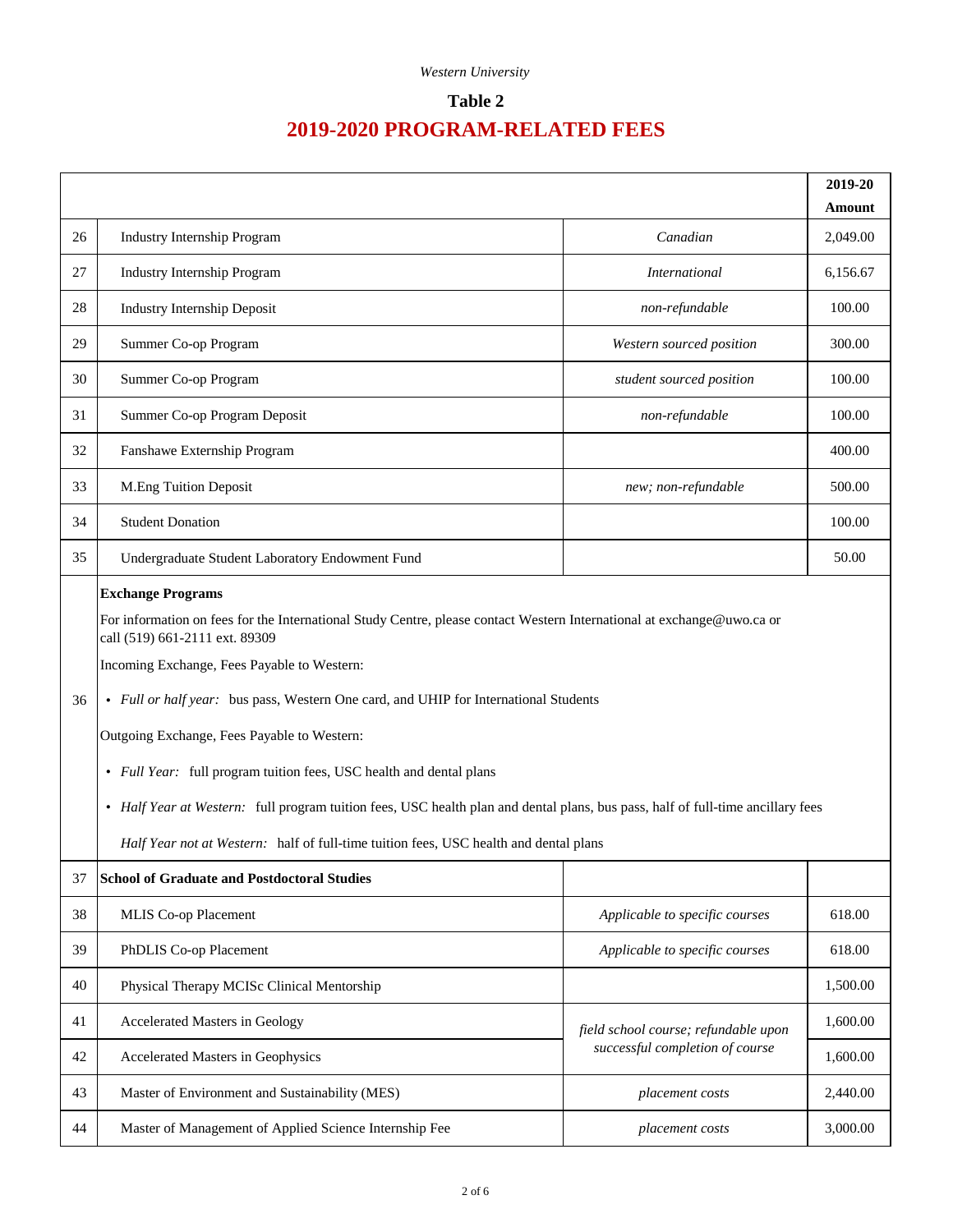#### **Table 2**

|    |                                                                                      |                                                          | 2019-20<br>Amount |
|----|--------------------------------------------------------------------------------------|----------------------------------------------------------|-------------------|
| 45 | Master of Data Analytics                                                             | placement costs                                          | 3,000.00          |
| 46 | <b>Faculty of Health Science (CSD, Nursing, OT, PT, Health Studies, Kinesiology)</b> |                                                          |                   |
| 47 | Graduate Professional Programs Tuition Deposit fee                                   |                                                          | 500.00            |
| 48 | <b>School of Health Studies</b>                                                      |                                                          |                   |
| 49 | Course fee: Aging Globally, Lessons from Scandinavia                                 | optional                                                 | $2,500 - 3,500$   |
| 50 | Student Donation (Student Opportunity Fund)                                          |                                                          | 100.00            |
| 51 | <b>School of Kinesiology</b>                                                         |                                                          |                   |
| 52 | Holster Kit Fee                                                                      | Applicable to specific courses                           | 120.00            |
| 53 | Student Donation (Student Opportunity Fund)                                          |                                                          | 100.00            |
| 54 | Loire Valley (France) Bicycle Tour (Kin 3300B)                                       |                                                          | 2,500.00          |
| 55 | Kinesiology - Taping supplies                                                        | optional, for students in Kinesiology<br>3336A/B only    | 85.00             |
| 56 | Kinesiology - Tophat interactive learning tool                                       | for students in Kinesiology 2032                         | 26.00             |
| 57 | Kinesiology - First responder certification training                                 | for students in Kinesiology 4585                         | 425.00            |
| 58 | <b>School of Kinesiology AND School of Health Studies</b>                            |                                                          |                   |
| 59 | Internship fee: 4 month work term                                                    | paid in one installment                                  | 450.00            |
| 60 | Internship fee: 8 month work term                                                    | paid in two installments                                 | 700.00            |
| 61 | Internship fee: 9-12 month work term                                                 | paid in three installments                               | 950.00            |
| 62 | Internship fee: 13-16 month work term                                                | paid in three installments                               | 1,200.00          |
| 63 | <b>School of Nursing</b>                                                             |                                                          |                   |
| 64 | Student Donation (Student Opportunity Fund)                                          |                                                          | 100.00            |
| 65 | <b>School of Occupational Therapy</b>                                                |                                                          |                   |
| 66 | Fit mask testing and Immunization check                                              | applicable to students in Year 1 of<br>$MSC(OT)$ program | 80.00             |
| 67 | <b>School of Communication Sciences and Disorders</b>                                |                                                          |                   |
| 68 | Laboratory and Clinic Kit fee                                                        |                                                          | 300.00            |
| 69 | <b>Faculty of Information and Media Studies</b>                                      |                                                          |                   |
| 70 | Internship Fee, MIT, Academic Internship                                             |                                                          | 125.00            |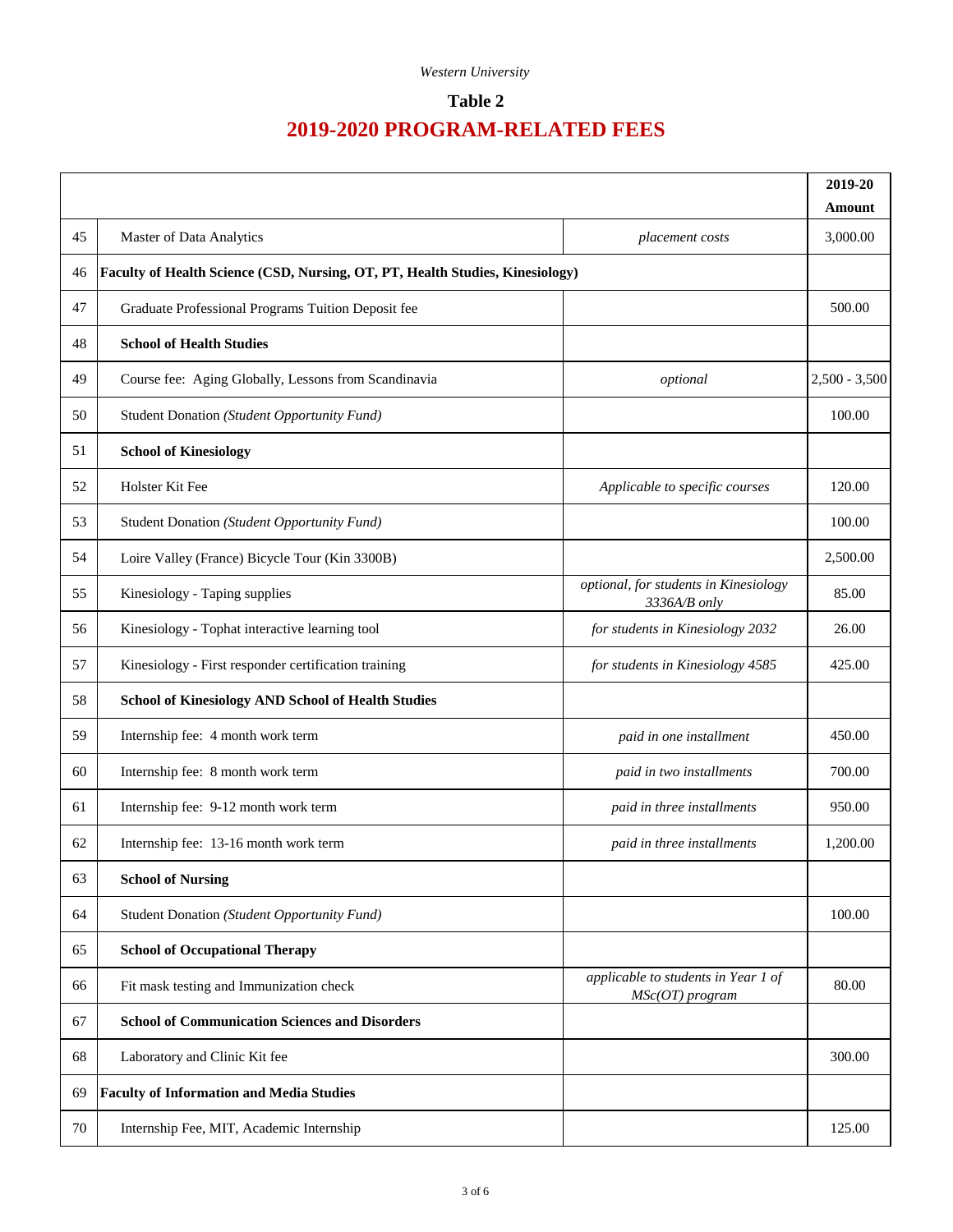#### **Table 2**

|        |                                                                           |                                      | 2019-20<br>Amount |
|--------|---------------------------------------------------------------------------|--------------------------------------|-------------------|
| 71     | Internship Fee, MIT, non-academic, Short Term Internship                  | non-refundable                       | 309.00            |
| 72     | Internship Fee, MIT, non-academic, Long Term Internship                   | non-refundable                       | 772.50            |
| 73     | Internship Fee, MMJC, non-academic, Third-Term Internship                 |                                      | 103.00            |
| 74     | Tuition Deposit, MMJC                                                     | non-refundable                       | 412.00            |
| 75     | Tuition Deposit, Library and Info. Science (Graduate)                     | non-refundable                       | 412.00            |
| 76     | <b>Student Donation</b>                                                   |                                      | 50.00             |
| 77     | <b>Faculty of Law</b>                                                     |                                      |                   |
| 78     | <b>Computer Access Fee</b>                                                |                                      | 75.00             |
| 79     | Tuition Deposit, JD program, Year 1 only                                  | non-refundable                       | 500.00            |
| 80     | Tuition Deposit, LLM and MSL programs, new students only                  | non-refundable                       | 500.00            |
| 81     | International Law Capstone Course field trip fee; Ottawa                  | optional                             | 500-600           |
| 82     | International Business Negotiations Course field trip fee; Ghent, Belgium | optional                             | 1,700-2,200       |
| 83     | International Organizations Course field trip fee; Washington/NY          | optional                             | 1,000-1,600       |
| 84     | Symplicity Fee                                                            |                                      | 35.00             |
| 85     | <b>Faculty of Medicine and Dentistry</b>                                  |                                      |                   |
| 86     | <b>Dental Kits</b>                                                        | Year 1                               | 15,000.00         |
| 87     | Dental Kits                                                               | Year 2                               | 16,700.00         |
| 88     | <b>Dental Kits</b>                                                        | Year 3                               | 3,400.00          |
| 89     | Dental Kits                                                               | Year 4                               | 550.00            |
| $90\,$ | Internationally Trained Dentists Program - Dental Kits                    | Year 3                               | 29,800.00         |
| 91     | Internationally Trained Dentists Program - Dental Kits                    | Year 4                               | 550.00            |
| 92     | Tuition Deposit, Dentistry, Year 1 only                                   | \$500 non-refundable                 | 1,000.00          |
|        | Tuition Deposit, Dentistry, Year 3, Internationally Trained Dentistry     | \$500 non-refundable tuition deposit | 9,950.00          |
| 93     | (Tuition deposit \$4,950, Instrument deposit \$5,000)                     | instrument deposit non-refundable    |                   |
| 94     | Tuition Deposit, Medicine, Year 1 only                                    | \$500 non-refundable                 | 1,000.00          |
| 95     | Tuition Deposit, Masters of Public Health                                 | \$500 non-refundable                 | 950.00            |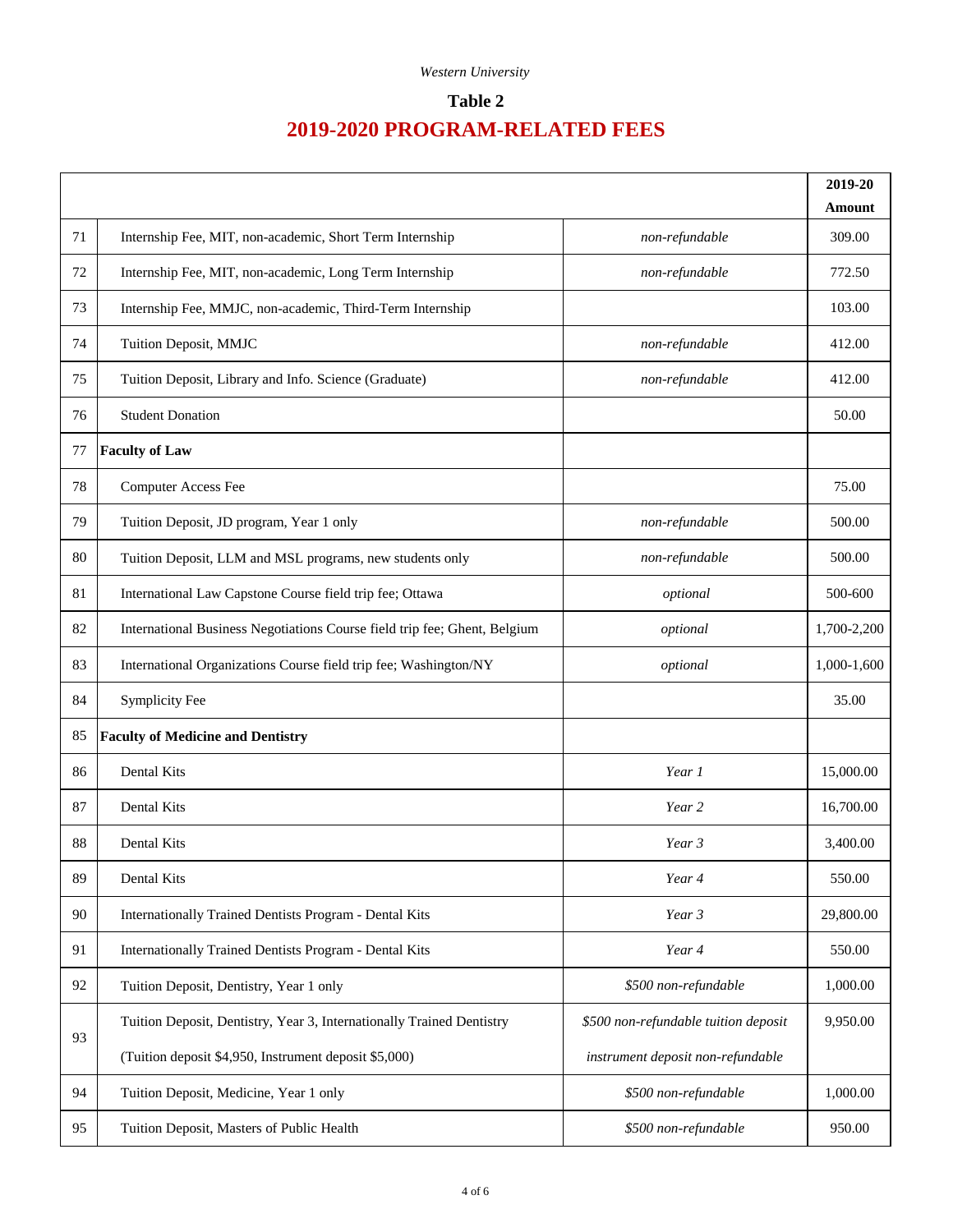#### **Table 2**

|     |                                                                                                                       |                                                   | 2019-20                 |
|-----|-----------------------------------------------------------------------------------------------------------------------|---------------------------------------------------|-------------------------|
| 96  | Visiting Medical Elective, Canadian Universities                                                                      | per elective                                      | <b>Amount</b><br>100.00 |
| 97  | Visiting Medical Elective, International Universities                                                                 | per elective                                      | 1,050.00                |
| 98  | Student Donation, Undergraduate BMSc                                                                                  | opt out option                                    | 75.00                   |
| 99  | Student Donation, Dentistry Clinic Endowment Fund                                                                     | opt out option                                    | 100.00                  |
| 100 | <b>Faculty of Music</b>                                                                                               |                                                   |                         |
| 101 | Music Lesson (2 term total)                                                                                           | Applicable to specific courses                    | 2,200.00                |
| 102 | Music - Audition Fee                                                                                                  |                                                   | 60.00                   |
| 103 | Music - Opera Workshop Fee                                                                                            |                                                   | 75.00                   |
| 104 | Music - Music Education Instrument Fee                                                                                |                                                   | 40.00                   |
| 105 | Music Performance String Instrument Bank Fee                                                                          |                                                   | 125.00                  |
| 106 | Internship Fee - 4 month academic internship (0.5 credit), Western-sourced<br>position                                | new; one instalment                               | 125.00                  |
| 107 | <b>Student Donation (Gift Fund)</b>                                                                                   | opt out option                                    | 100.00                  |
| 108 | <b>Richard Ivey School of Business</b>                                                                                |                                                   |                         |
| 109 | Tuition Deposit, MBA                                                                                                  | \$500 non-refundable                              | 5,000.00                |
| 110 | Tuition Deposit, Executive MBA Program (Canada)                                                                       | non-refundable                                    | 3,000.00                |
| 111 | Executive MBA Program (Canada) Cancellation fee (withdrawal from<br>program within 30 days of the program start date) | non-refundable                                    | 5,000.00                |
| 112 | Tuition Deposit, HBA                                                                                                  | \$500 non-refundable                              | 2,000.00                |
| 113 | Tuition Deposit, MSc program                                                                                          | \$500 non-refundable                              | 2,000.00                |
| 114 | Tuition Deposit, PhD                                                                                                  | non-refundable                                    | 300.00                  |
| 115 | <b>Course Material Fees, MBA</b>                                                                                      |                                                   | 2,749.00                |
| 116 | Course Material Fees, MBA (exchange students)                                                                         |                                                   | 437.50                  |
| 117 | Course Material Fees, JD/MBA                                                                                          |                                                   | 2,435.00                |
| 118 | Course Material Fees, Accelerated MBA                                                                                 |                                                   | 1,454.00                |
| 119 | <b>MSc Course Material Fees</b>                                                                                       | charged in Fall and Winter terms                  | 525.00                  |
| 120 | Pre Business Custom Course Material Fees                                                                              | See Ivey Custom Course Material Fees<br>2019-2020 |                         |
| 121 | <b>HBA 1 Custom Course Material Fees</b>                                                                              | See Ivey Custom Course Material Fees<br>2019-2020 |                         |